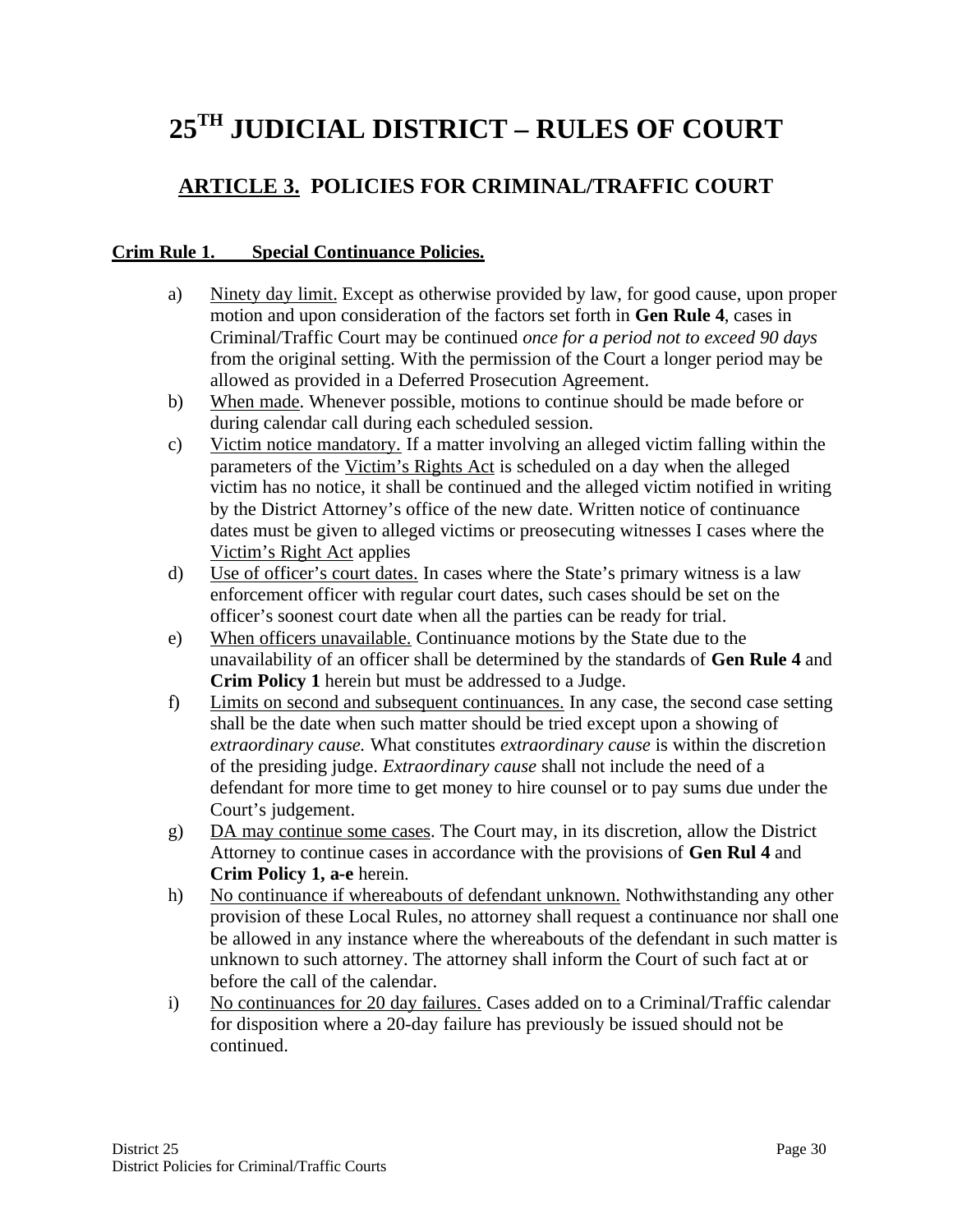#### **Crim Policy 2. Defendants to Appear In Court**

- a) Appearance required. Except where authorized below or by law and duly executed waiver of appearance, defendants are expected to be in Court at the designated time and place.
- b) Standby. A defendant may be placed on immediate standby where counsel appears on his/her behalf and moves for a first continuance pursuant to **Crim Policy 1** above. In the event such motion is denied, the defendant shall appear as soon as possible.
- c) Order for arrest upon FTA. Defendants who fail to appear contrary to the provisions of this rule shall be subject to the issuance of a Warrant or Order for Arrest at any time during the session. In appropriate cases the Court may direct that the case be designated as a "20 day failure."

#### **Crim Rule 3. Duties of Law Enforcement Officers, Generally.**

- a) Regularly scheduled court dates. Except as provided below, law enforcement officers appearing as witnesses in cases shall have regularly scheduled court dates and shall appear on such dates at the beginning of the session and shall remain until cases in which they are involved are disposed or continued.
- b) Standby. Officers may arrange to be placed on immediate standby through the office of the District Attorney or an assigned Court liaison officer as long as such officer remains available to come to Court within a reasonable time.
- c) Must supply clerk, DA with schedule. Law Enforcement Agencies shall publish and maintain with the Clerk and District Attorney's office a schedule of Court dates for each law enforcement officer in the agency who regularly arrest or summons people to Court. Said schedule shall be updated continuously so that the Clerk has record of the Court dates of each officer up to **ninety (90) days** in advance.
- d) Monthly scheduling required. Unless the officer regularly has fewer than five (5) cases per month, attempt should be made by the agency to schedule said officer to Court at least once per month. Efforts should also be made to schedule officers so as not to coincide with the officer's vacation time or times of educational training sessions.
- e) Officers to subpoena witnesses. In cases where criminal process is initiated by a law enforcement official which involves private witnesses, the investigating law enforcement official shall cause subpoenas to be issued for all of such witnesses for each scheduled Court session.
- f) Witness standby. For the first scheduled session only, the officer may make arrangements to have the witness placed on telephone standby through himself/herself of the District Attorney's office on the Court date. Any witness placed on standby, upon notification, shall appear as soon as possible.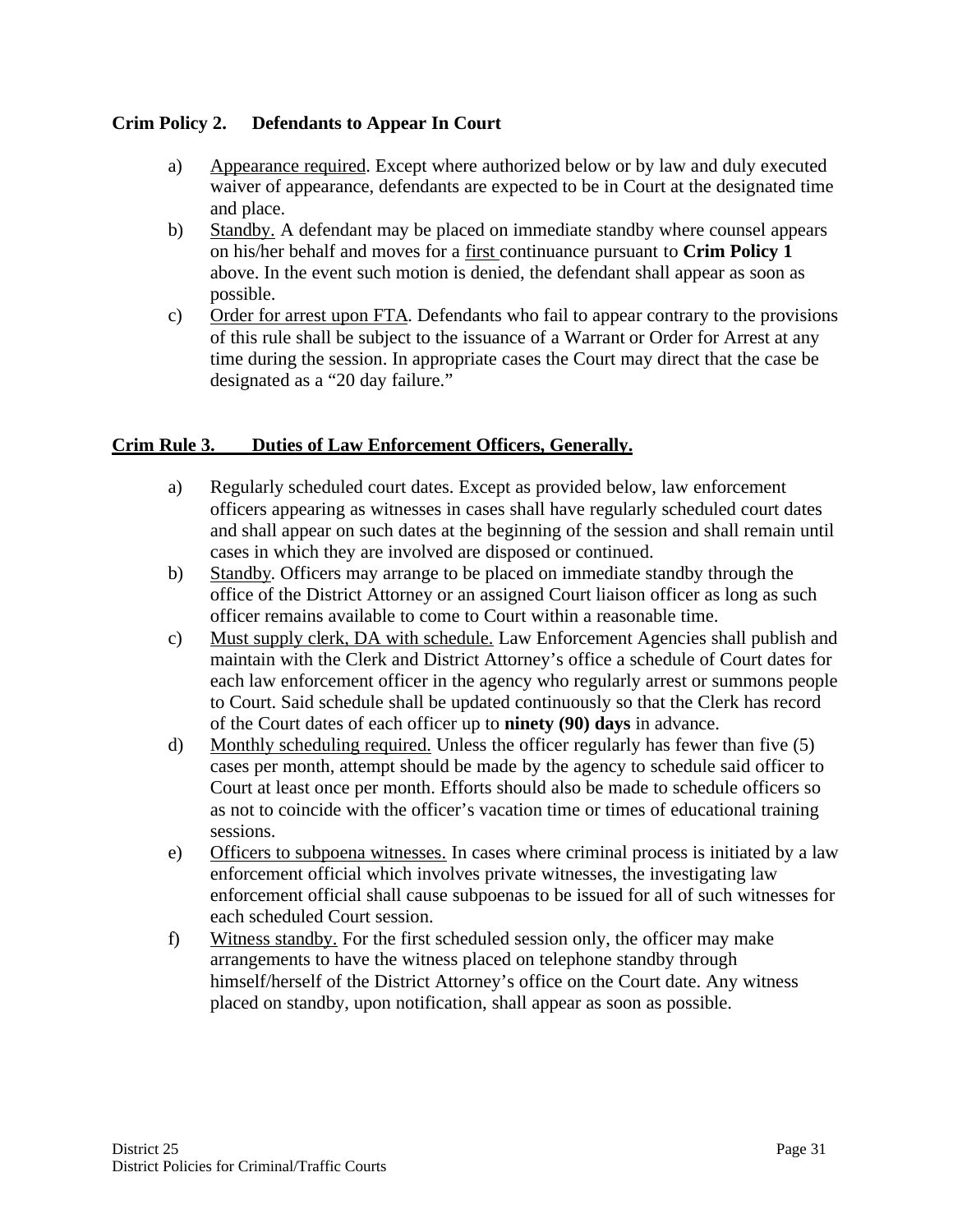#### **Crim Rule 4. Attorneys Representing Indigent Clients: Duties.**

- a) Court to be notified of appointed status. An attorney appointed to represent an indigent defendant shall notify the Court at the time the case is disposed that he/she is court-appointed so that the Court may set an appropriate fee.
- b) Time limits on submission of fee applications. Court-appointed attorneys shall execute fee applications on appropriate AOC (Administrative Office of the Courts) forms and submit them to the Court for approval no later than **one hundred twenty (120) days** from the final disposition of the case. The completed form should state the amount of the fee ordered to be paid at the time of disposition.
- c) Remands; notice required in some cases. In the event a matter is appealed and later remanded to the District Court and the attorney desires to submit a request for a fee greater than that ordered at the time of the original disposition, the attorney must file a motion requesting such additional fee and notice the defendant for hearing and cause such matter to be scheduled during any regularly scheduled session of Criminal/Traffic Court. The Judge presiding over such session shall have the authority to impose any greater fee deemed appropriate in addition to the original amount ordered.
- d) Consequences of failure to comply. Failure of an attorney to comply with these rules may result in a denial or reduction of the fee request.

#### **Crim Rule 5. Requests, Motions to Strike Warrant, Order for Arrest**

- a) Good cause required to strike. Warrants and Orders for Arrest due to the nonappearance of a defendant should not be stricken except for good cause..
- b) To whom motions addressed. Upon issuing an order for arrest, a Judge may direct that any request to strike be addressed before her/him. In such cases, requests to strike should be addressed to that Judge who issued the process, whenever possible. Where the defendant was incarcerated at the time that the process was issued the Clerk may recall and strike the Order for arrest upon receiving satisfactory information indicated such.
- c) Adding on motions to strike.. Motions to strike or recall a Warrant or Order for Arrest may be added on to any Criminal/Traffic calendar by permission of the office of the District Attorney. Such permission should be in writing and the Clerk should cause such file to be delivered to the Courtroom. No case should be added on to a calendar without such written permission. If the District Attorney refuses to give such permission, the request to add the matter onto the calendar may be addressed to the Court, in open Court.
- d) Procedure. With the consent of the office of District Attorney, once a matter has been properly added on a docket pursuant to **Crim Policy 5(c)** above, counsel for the defendant may request the appropriate Judge to strike the process. If the Judge is other than the Presiding Judge, counsel may contact the appropriate Judge by phone or otherwise to comply with **Crim Policy 5(b)** above. If the issuing Judge consents, another Judge presiding may sign the Order striking or recalling the process.